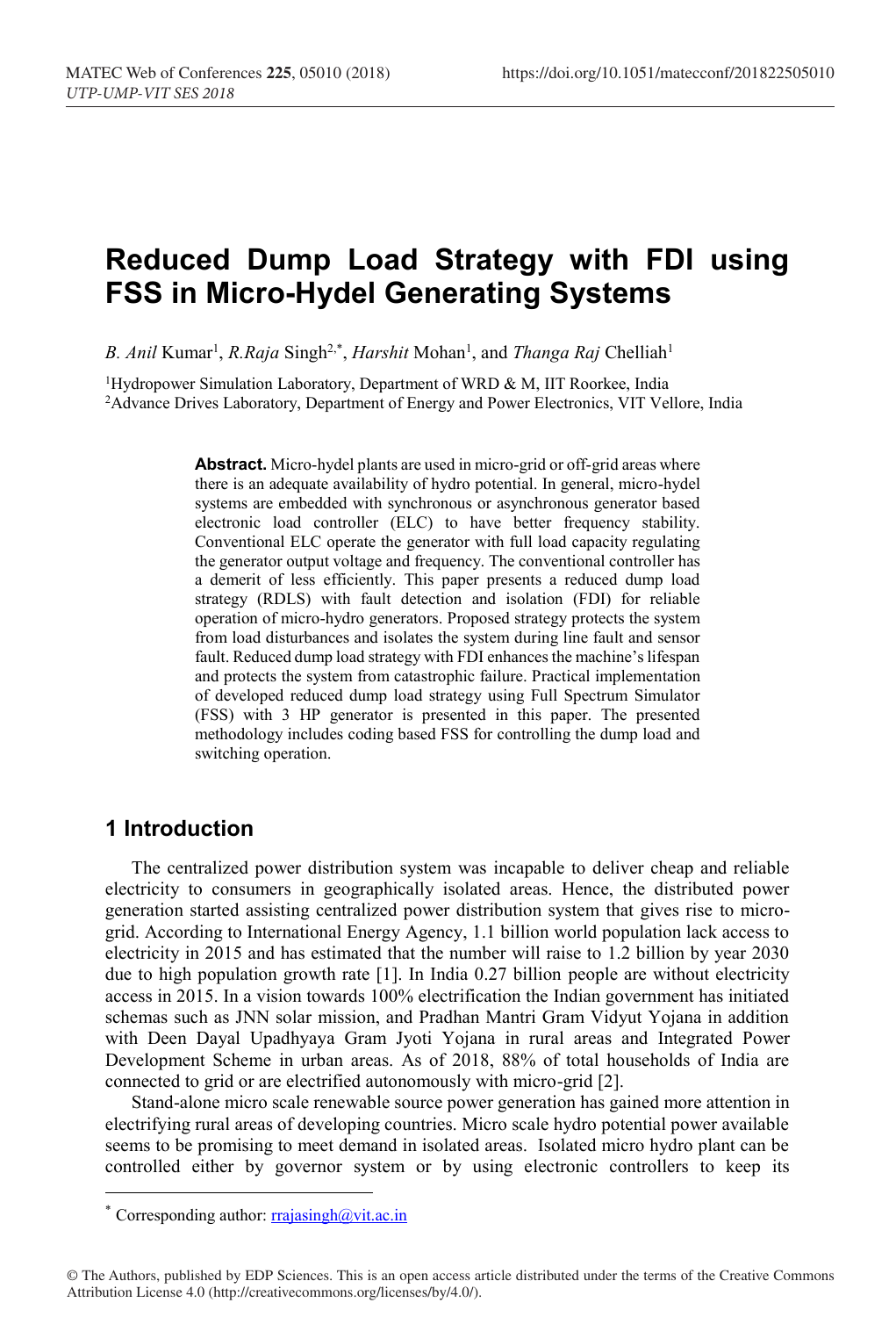frequency/voltage constant. The revolutionary advancement in power electronics have enhanced the system operating efficiency. Generally, micro-hydel power plant utilizes selfexcited synchronous/asynchronous generators for power generation. For system capacity below 30kW induction generators are economically viable [3]. The generators output voltage and frequency depends on connected load and shaft speed respectively. In India the operating voltage and frequency is 440V and 50Hz respectively. During generator operation any discrepancy in connected load fluctuates the generator output voltage and frequency in addition with mechanical vibration, acoustic noise and temperature rise, which altogether decline the efficiency and generator's life [4]. Electronic load controller (ELC) plays a key role in mitigating these effects at generators side. Typically, ELC consists of dump loads with a control mechanism usually connected in parallel to the main load. Moreover, usage of dump load ELC results in power wastage. For that reason, ELC is not easily recommended by investigators, generally in case of autonomous power generation system. Instead of dump load, energy storage systems are recommended. Moreover, employing energy storage system involves more investment and maintenance cost.

In existing dump load strategy, generator is more vulnerable to electrical, mechanical and thermal stresses, as it is continuously fully loaded. In addition, the sensor faults and open circuit faults in the system leads to generator over loading eventually causing temperature rise in windings which in worst condition may result in system collapse. There are numerous techniques adopted for detecting and isolating the sensor faults and to protect the system from catastrophic failures. Focusing on aforementioned demerits, this paper presents a reduced dump load strategy (RDLS) with fault detection and isolation (FDI), which can provide significant reduction in power wastages and enhances the generator life span. Controlling and monitoring of the proposed strategy is carried out using full spectrum simulator (FSS). The FSS simulator is an indigenously developed system by power electronics group C-DAC (T) and IIT Bombay has both off-line simulation and real-time simulation capabilities at allow reasonable cost. As well, it is easy to configure for any other custom applications.

#### **2 Reduced dump load strategy**

The core purpose of RDLS is to regulate the voltage and frequency of the generator by diverting surplus power to dump load during a reduction in the main load by maintaining power generation at an acceptable level throughout. Primarily, electronic dump load control was introduced for run-of-river scheme based micro hydro plants in view to reduce the installation cost by replacing hydraulic governor. As mention earlier operation of self-excited asynchronous generators (SEAG) in standalone situations inherent poor voltage regulation which is the major bottleneck in its applicability.

To mitigate the power wastage and thermal effect a RDLS is applied in micro-hydel operation. In RDLS the dump load is limited to 80 percent of full load. Reduction in dump load for micro hydro application has been presented in [4]. In this paper RDLS program is compiled in FSS which calculate the performances related parameters continuously and follow the steps shown in Fig. 1. Supplementary dump load to be added which is proportional to changing main loads is calculated by using  $(1)$ ,  $(2)$  and  $(3)$  [5].

$$
Z_c^{\text{main}} = \frac{v_s}{i_s} \tag{1}
$$

$$
Z_c^{\text{dump}} = \frac{Z_c^{\text{main}} \times Z^{\text{main}}}{Z_c^{\text{main}} - Z^{\text{main}}}
$$
 (2)

$$
i_c^{\text{dump}} = \frac{v^{\text{ref}}}{z_c^{\text{dump}}} \tag{3}
$$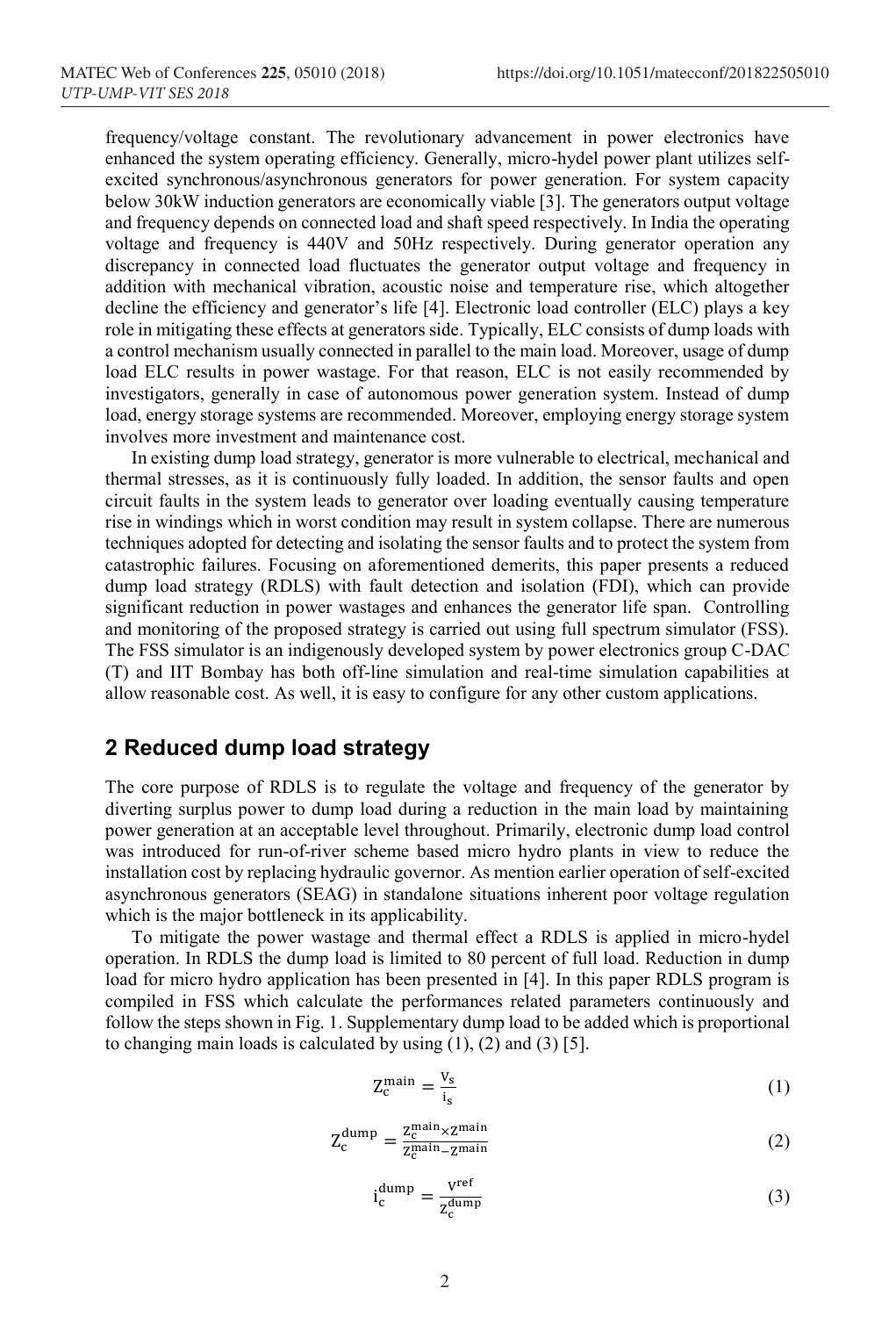Where,  $Z_c^{\text{main}}$  and  $Z_c^{\text{dump}}$  are main load and dump load impedance from sensed voltage and current  $V_s$ ,  $i_s$  respectively.  $Z^{\text{main}}$  is the total main load connected to the system,  $i_c^{\text{dump}}$  is calculated dump load current and Vref reference voltage. Program is carved for FSS to calculate  $i_c^{\text{dump}}$  and is embedded with 80 percent of the full load current. PWM pulses for controlling IGBT operation is obtained by triangular carrier signal  $i_{cr}$  generated by FSS and the modulation signal  $i_{\text{md}}$  obtained from  $i_{\text{c}}^{\text{dump}}$  after proper controlling. Coding for generation of controlling PWM pulses is done in FSS. The switching logic, which is followed is given in (4).

If, 
$$
i_{\rm md} > i_{\rm cr}
$$
,  $s = 1$  and when  $i_{\rm md} < i_{\rm cr}$ ,  $s = 0$   $(4)$ 

Where, 's' represents the state of IGBT switch, when  $s=0$ , IGBT switch is open and when s=1, switch is close.

#### **3 Fault detection and isolation**

Fault detection and isolation is carried out to save the system from undergoing catastrophic consequences during a fault. The severity of the fault depends upon the sensitivity of adopted control system. Many literatures discuss concepts of dump load in view of achieving stable operation but very few have focused on the protection regarding various power quality disturbances and sensor faults [6]-[8]. FDI and identification of faulty sensors are considered for improving redundancy of the system. For the ease analysis, only open circuit fault and open circuit sensor fault are considered and the system is isolated during these faults. Faulty sensor detection generally depends on hardware redundancy, which is costlier and cumbersome, whereas analytical redundancies which are based upon complex algorithms are hard to apply for real time implementation. This paper adopted fault diagnostic technique



**Fig. 1**. Adopted control methodology.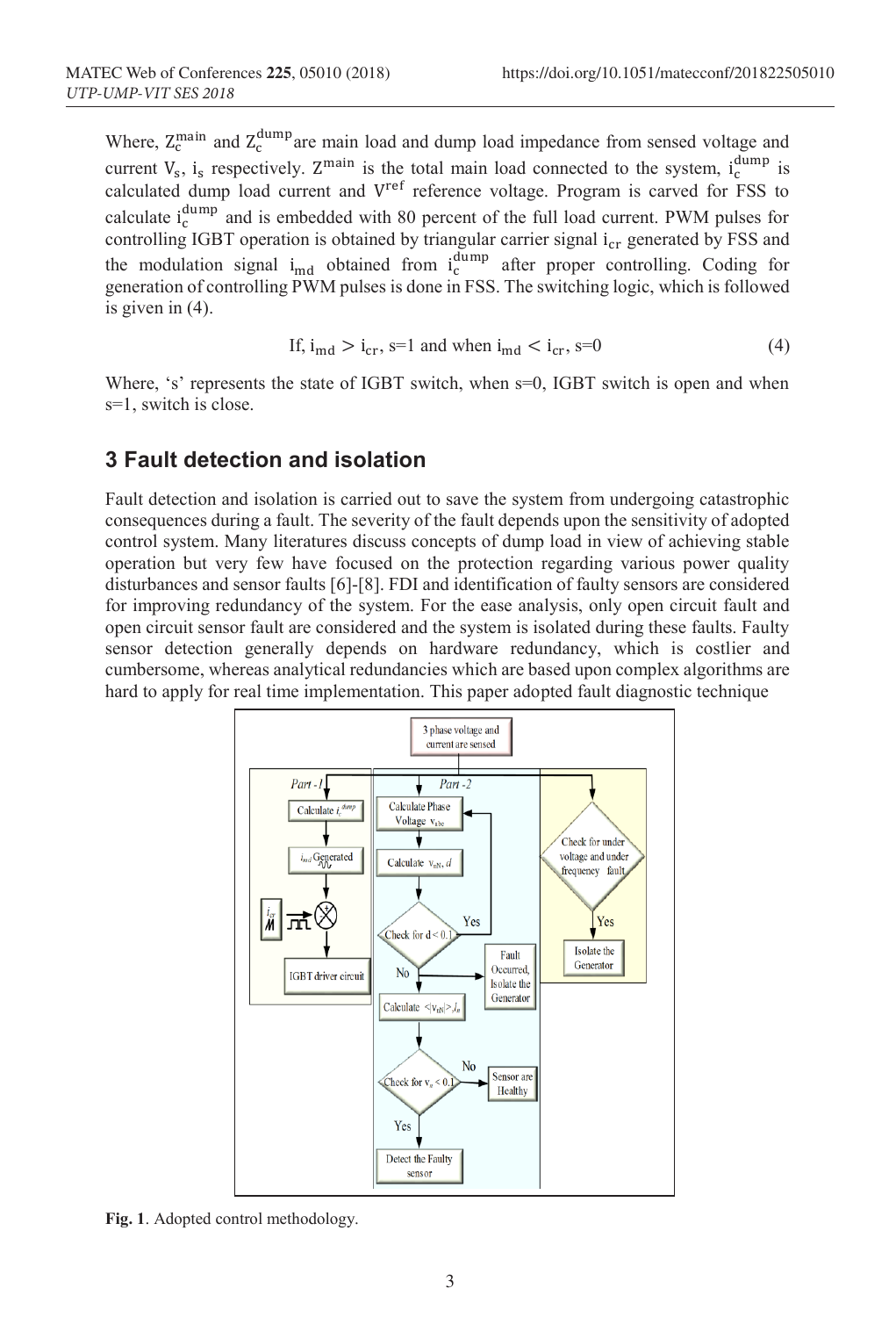detects OC fault and also locate the faulty sensor by measuring three phase voltages. The process for controlling dump load and FDI is represented in a flow diagram shown in Fig. 1.

## **4 Experimentation**

Implementation of the proposed system, Fig. 2(b), consist of a 3 HP squirrel cage induction generator (SCIG) coupled with a 5 HP DC motor which functions as a prime mover. SCIG is connected to main load and dump load through switches. A delta connected capacitor bank is used to provide necessary reactive power to SCIG. In addition, RDLS setup comprises of voltage and current sensors for sensing and feeding the generator output signal to FSS controller to control the connected resistive load which acts as a dump load. FSS simulator which is used for controlling and monitoring of the system. FSS mainly has two parts, firstly windows operating system based host computer for pre-processing and secondly Linux operating system based real time simulation execution on FSS hardware. Moreover, for analysing the generator performance, the output electrical quantities are measured using power quality analyzer. The input speed and power is measured using tachogenerator and spring dial. The schematic diagram of the experimental arrangement is shown in Fig. 2(b).



**Fig. 2**. Schematic diagram of experimental arrangement.

# **5 Lifespan estimation of generator**

Thermal effect is more predominant among many factors that affect the life span of generator [9]. Every 10°C rise above the generator design temperature reduces its lifespan by 50 percent. This 10°C rule for half-life in electrical machine depends on the employed insulation properties. For thermal analysis, the utilized induction generator is operated at full load and 0.8 p.u. load for a specific time duration (2 hrs. interval) and their thermal variation is measured by high precision thermal analyzer. From the results shown in Fig. 3, it is observed that the fully loaded induction generator produces 8.4% more temperature than loaded at 0.8 p.u. Following assumption has been considered for estimating the lifespan of the generation in steady state undergoing temperature variation.

- 1) Generator stator winding lifespan is assumed to be 50,000hrs
- 2) Generator winding temperature is assumed to be  $20^{\circ}$ c greater than the machine surface temperature
- 3) Generator winding temperature is assumed to be 10°c lesser than the machine insulation temperature.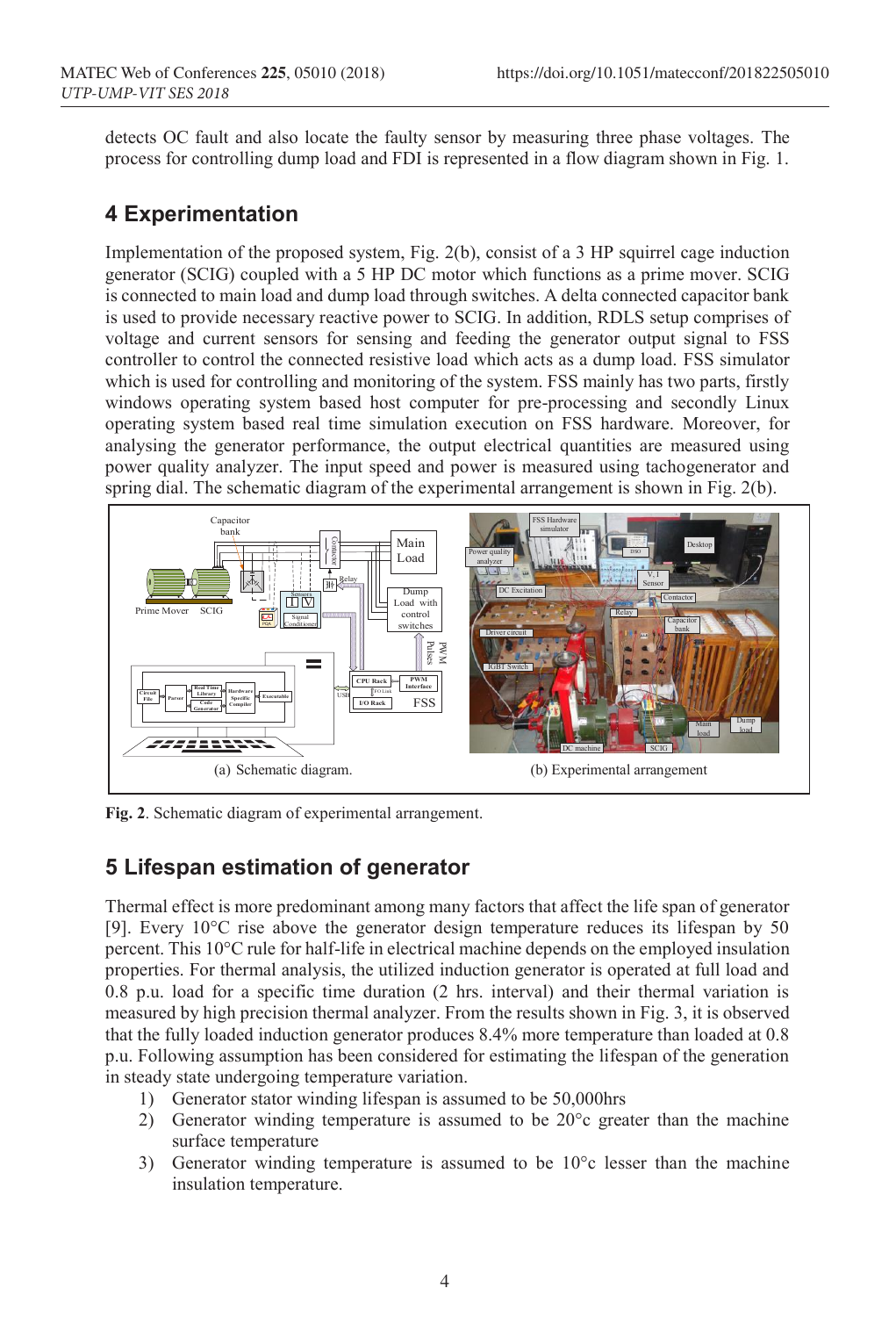$$
L_a = L_r C^{-\left(\frac{\Delta T}{\Delta T_b}\right)}\tag{5}
$$

Actual lifespan of generator winding is estimated using (5) were  $L_a$  is the actual estimated lifespan of generator winding,  $L_r$  is the rated winding lifespan, C is a constant taken as 0.5,  $\Delta T_h$  being the base difference between insulation and winding temperature taken as 10°c, and  $\Delta T$  is the raise in temperature above the rated design temperature got from  $\Delta T = \Delta T_a - \Delta T_r$ . Were  $\Delta T_a$  is the actual temperature rise above the rated design temperature, and  $\Delta T_r$  being the temperature rise above the ambient air at rated load. From above equation machine lifespan is computed and it has been found that the reduced dump load ELC increases the generator winding lifespan by 43.4 percent.



(a) 1 p.u. load (b) 0.8 p.u. load Fig. 3. Temperature variation under reduced dump load and full load in <sup>o</sup>F.

#### **6 Results and discussion**

In case of fault detection, the prescribed above steps FSS reset the triggering value of relay which in turn with the help of a contactor isolate the system. The logic for FSS to reset the value is shown in Table 1.

The efficiency curve for induction generator is experimentally obtained according to the IEEE standard  $115^{TM}$ -2009. The dump load capacity is equivalent to the main load, but to mitigate the power wastage and thermal effect the dump load current is limited to 80 percent of the full load current as limiting dump load current provide a better performance of the machine. It is observed that the machine acquires maximum efficiency at 0.8 p.u. load. During off peak periods, dump load gets engaged in maintaining stable operation of the SCAG.

| <b>Fault detection</b> | <b>Limiting value</b> | <b>FSS Hardware</b> |                  |
|------------------------|-----------------------|---------------------|------------------|
| <b>OC</b> Fault        | d < 0.1               | Set                 |                  |
|                        | d > 0.5               | Reset               |                  |
| <b>Sensor Fault</b>    | $V_n < 0.1$           | Set                 |                  |
|                        | $V_n > 0.5$           | Reset               |                  |
| <b>Under Voltage</b>   | Up to $5\%$           | Set                 | When             |
|                        | Above $5\%$           | Reset               | .dump<br>has max |
| <b>Under Frequency</b> | Up to $2.5\%$         | Set                 | or min value     |
|                        | Above $2.5%$          | Reset               |                  |

| <b>Table 1. FSS Output</b> |  |  |  |  |
|----------------------------|--|--|--|--|
|----------------------------|--|--|--|--|